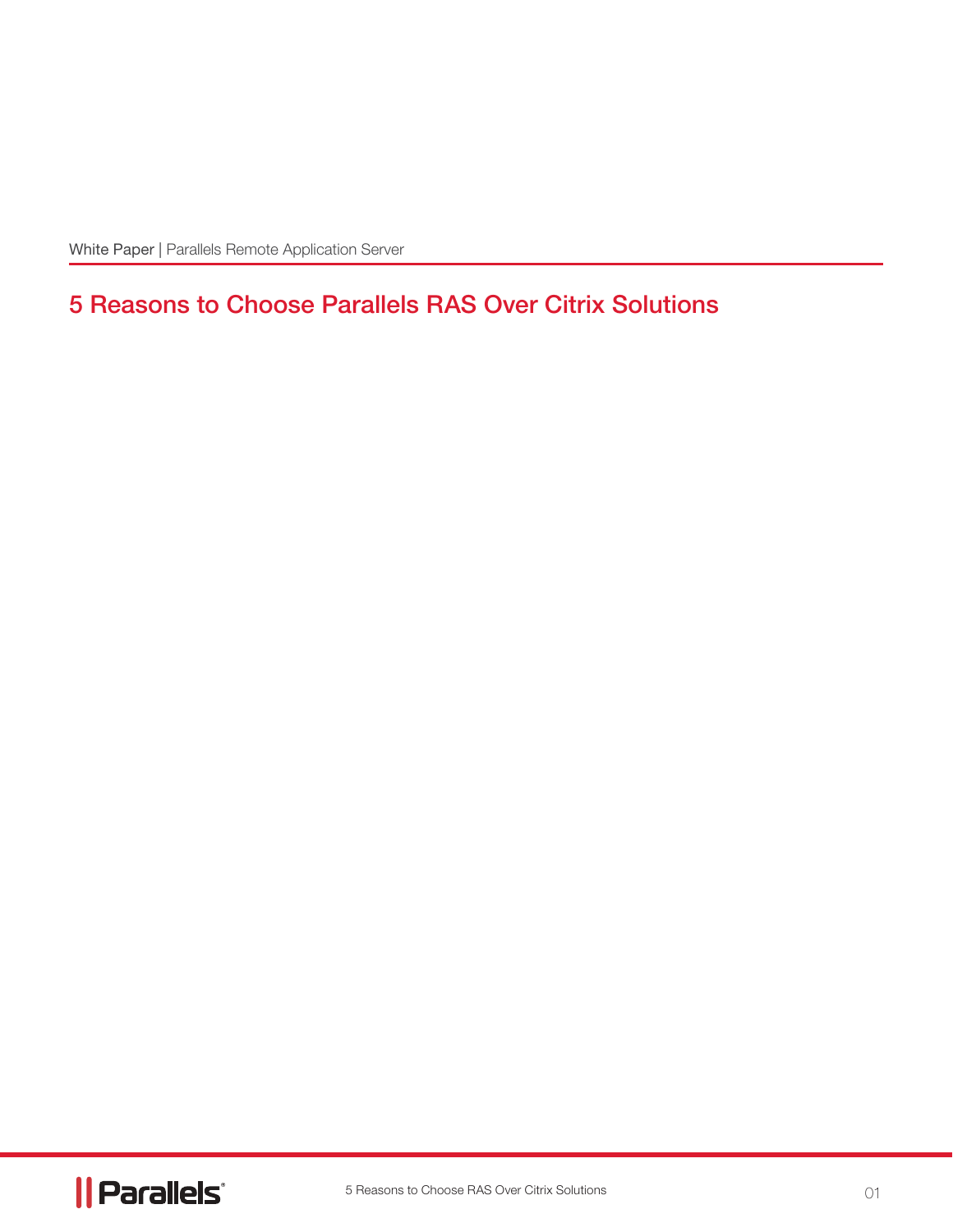# Table of Contents

| Parallels Helps Businesses Scale Up and Meet Demands Without Breaking Their Bank Accounts or Requiring Outside Help5    |
|-------------------------------------------------------------------------------------------------------------------------|
|                                                                                                                         |
|                                                                                                                         |
|                                                                                                                         |
| Scaling Up a Citrix Solution Is Complex and Requires Additional Licenses, Financial Resources, and Technical Expertise5 |
|                                                                                                                         |
|                                                                                                                         |
|                                                                                                                         |
|                                                                                                                         |

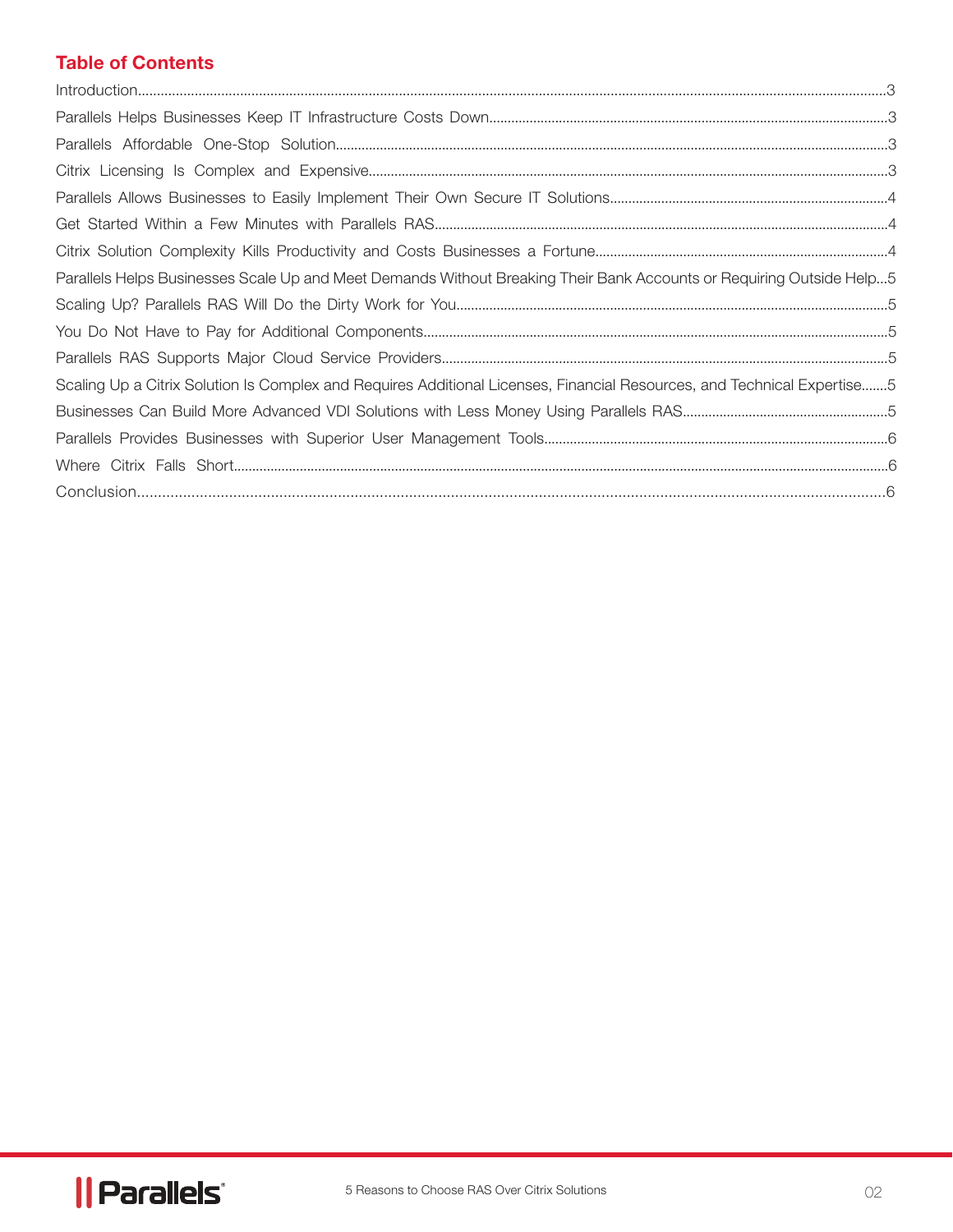## Introduction

The Internet and modern computing have empowered businesses to be more productive and reach new horizons. For your business to be competitive today, you have to improve the efficiency of all your IT assets and make them available 24/7. You can do so by using virtualization technology to support user mobility and bring-your-own-device (BYOD) policies so all of your employees and business partners can access their data, applications, and virtual desktops from any type of modern mobile device, anywhere, anytime.

Virtualization technology is the obvious solution for building efficient and cost-effective IT and cloud solutions that allow all of your employees to access their data and virtual desktops securely. Citrix®, in particular, has led the field of virtualization and application and virtual desktop delivery. However, Citrix solutions tend to:

- Be very expensive, therefore businesses cannot afford to use them.
- Be overly complex to implement and use, which means businesses that do not have their own specialized team have to recruit expensive third-party help.
- Strongly support their proprietary technology, pushing users to purchase only their technology and not letting them take advantage of the benefits of other solutions.
- Not provide a solution to manage end user devices.

This paper explores how choosing Parallels<sup>®</sup> Remote Application Server (RAS) allows businesses to build a fully scalable, secure, and high-availability application and virtual desktop solution without having to deal with any of Citrix's low points.

## Parallels Helps Businesses Keep IT Infrastructure Costs Down

Pricing and licensing can make or break a project. There have been many projects that have been scrapped or stalled because the licensing and pricing of the software caught the client by surprise. Using Citrix's licensing scheme, you may hold back and purchase a lower-end edition without all the required features, due the high price imposed. Alternatively, you might purchase a superior edition only to use one or two extra features, which results in the organization spending extra money with no actual ROI.

#### Parallels Affordable One-Stop Solution

Parallels understands that businesses invest in virtualization to reduce overhead costs and simplify matters. To help businesses keep costs down, we only have one edition of Parallels Remote Application Server, and it is available at a peruser price.

Parallels RAS is a one-stop solution; you do not need to purchase a number of different software solutions to build a fully scalable, high-availability application and virtual desktop delivery solution. It also has out-of-the-box full BYOD support, so you can allow your employees to access their applications and virtual desktops from their mobile devices within a few minutes. There are no hidden costs or surprises

## Citrix Licensing Is Complex and Expensive

Citrix licensing has always been complex. For example, when purchasing a product, you first need to decide which edition of the product you want to use. In order to choose the edition and decide which features you want, or which features you think you might need, you have to refer to a plethora of matrices and documentation.

Once you choose your edition, you then have to purchase a license for each piece of software and every user that will be accessing the environment. If you want to add new users to the system, you need to generate a new license, replace the old license on the dedicated license server, and rerun the service. You then have make sure that the license is properly activated on the Citrix Studio management console. This is a very time-consuming process, so it can be a while before the new users can access the desktops and applications.

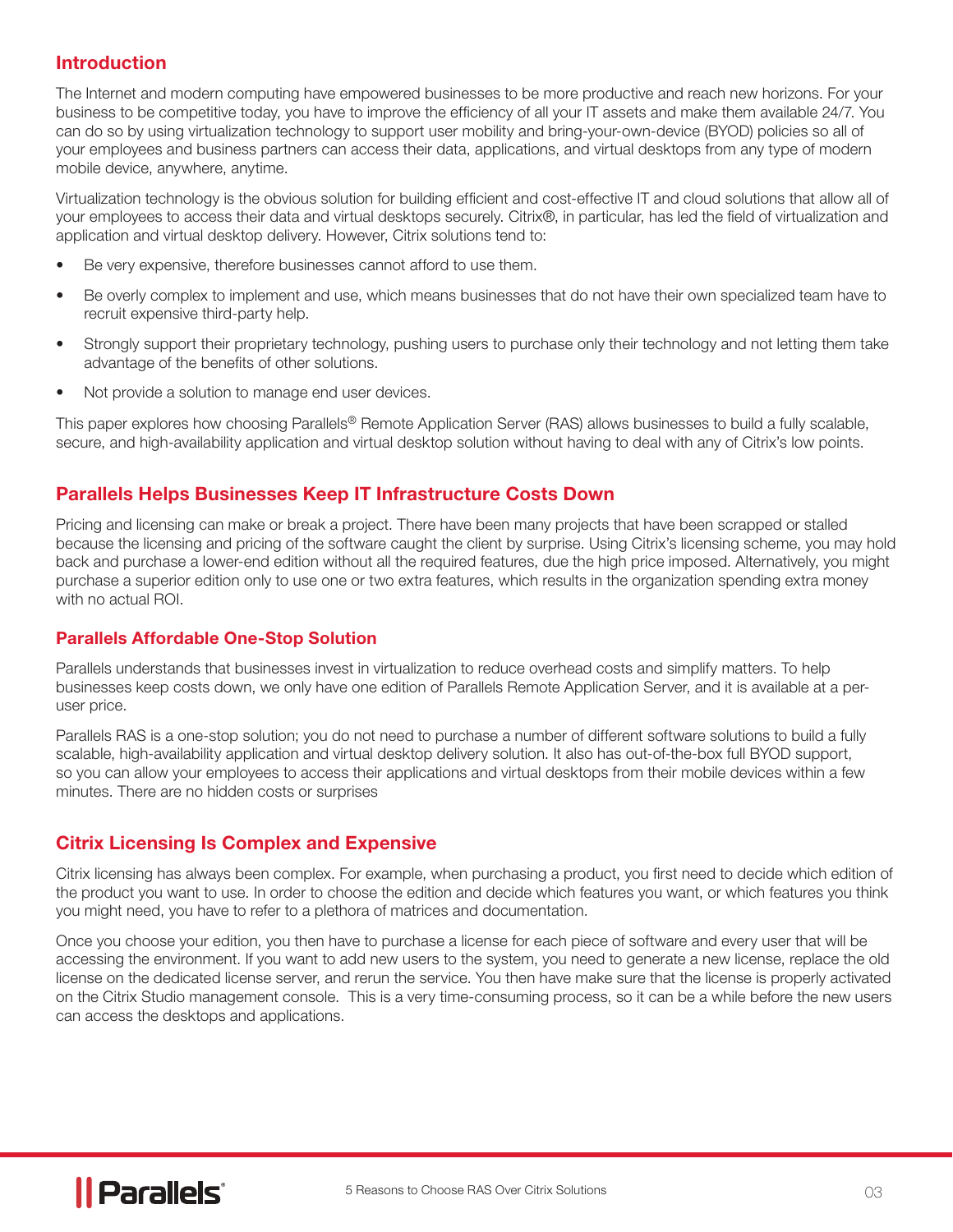## Citrix Licensing Is Just the Beginning!

The licensing is just the first step. If you need to build a complete virtual desktop and application solution, you have to buy multiple products. XenDesktop® is the umbrella over many products which fall beneath it, including XenApp® (starting from ENT), Provisioning Services, XenServer®, and in PLT, CloudBridge™, SSO, and App-DNA®.

If you want to scale up to a high-availability and load-balancing solution, you need other products such as NetScaler®, making the Citrix solution very expensive to maintain.

## Parallels Allows Businesses to Easily Implement Their Own Secure IT Solutions

A solution that is not easy to use increases the total cost of ownership (TCO) because the business has to invest in training, and things will take much longer to complete. A system that is difficult to use also hinders business operations because when new functionality is needed, the team cannot implement it straightaway, and in most cases, has to wait for help from an expensive third-party professional.

#### Get Started Within a Few Minutes with Parallels RAS

Most of the existing enterprise and virtualization software is very complex to set up and use. At Parallels, we wanted to develop a solution that allows businesses to build their own IT solution without having to rely on expensive third-party professional help. Therefore, we invested a lot of resources in making sure we did not build another complex piece of software. And it paid off, because Parallels Remote Application Server is known for its ease of use, from the early stages of the installation to scaling up the whole setup. Parallels RAS can be installed by non-specialized team members within just a few minutes, using a simple wizard-driven installation.

Once the software is installed, everything can be done easily via wizards in the central management console. You can publish applications or virtual desktops and configure permissions with just a few mouse clicks. And the beauty of it all is that all incoming connections are automatically load balanced, without requiring you to configure anything.

Parallels RAS allows you to set up a secure private cloud and permit users to connect to the farm remotely via a secure encrypted connection in a matter of minutes.

Scaling Up Is as Easy as 1,2,3

When running Parallels RAS, you can push out the gateway, RDS, and other agents through the central management console. No more fumbling and updating through the golden image, which in turn means that you can pass the scaling up tasks to your helpdesk or first-level support team while you focus on managing the global operations

#### Citrix Solution Complexity Kills Productivity and Costs Businesses a Fortune

Citrix might be known for its mature ICA protocol, but one thing it is not known for is an easy setup and easy handoff to engineers or first-line support. Most companies have to bring in outside consultants that are subject matter experts on the Citrix solution. The install can be so tediously complex that it blows a company's timetable for its VDI and published application solution roll out. And to make matters worse, unless the Citrix solution is installed using professional assistance, the setup can be completely wrong, in which case it needs to be redone.

When installing a solution such as Citrix XenDesktop, the foundation needs to be solid or the end user experience will suffer and the project will fail. Creating a desktop and publishing an application catalog in the Citrix Studio can be an experience, to put it lightly. Not to mention that if you are using MCS (Machine Creation Service) or PVS (Provisioning Services), it will add even more complexity to the environment, something to take into consideration when weighing the pros and cons.

So while Citrix solutions might be known as leaders in the Connection Broker space, they have not made it any easier for your IT staff to deploy and administer the product.

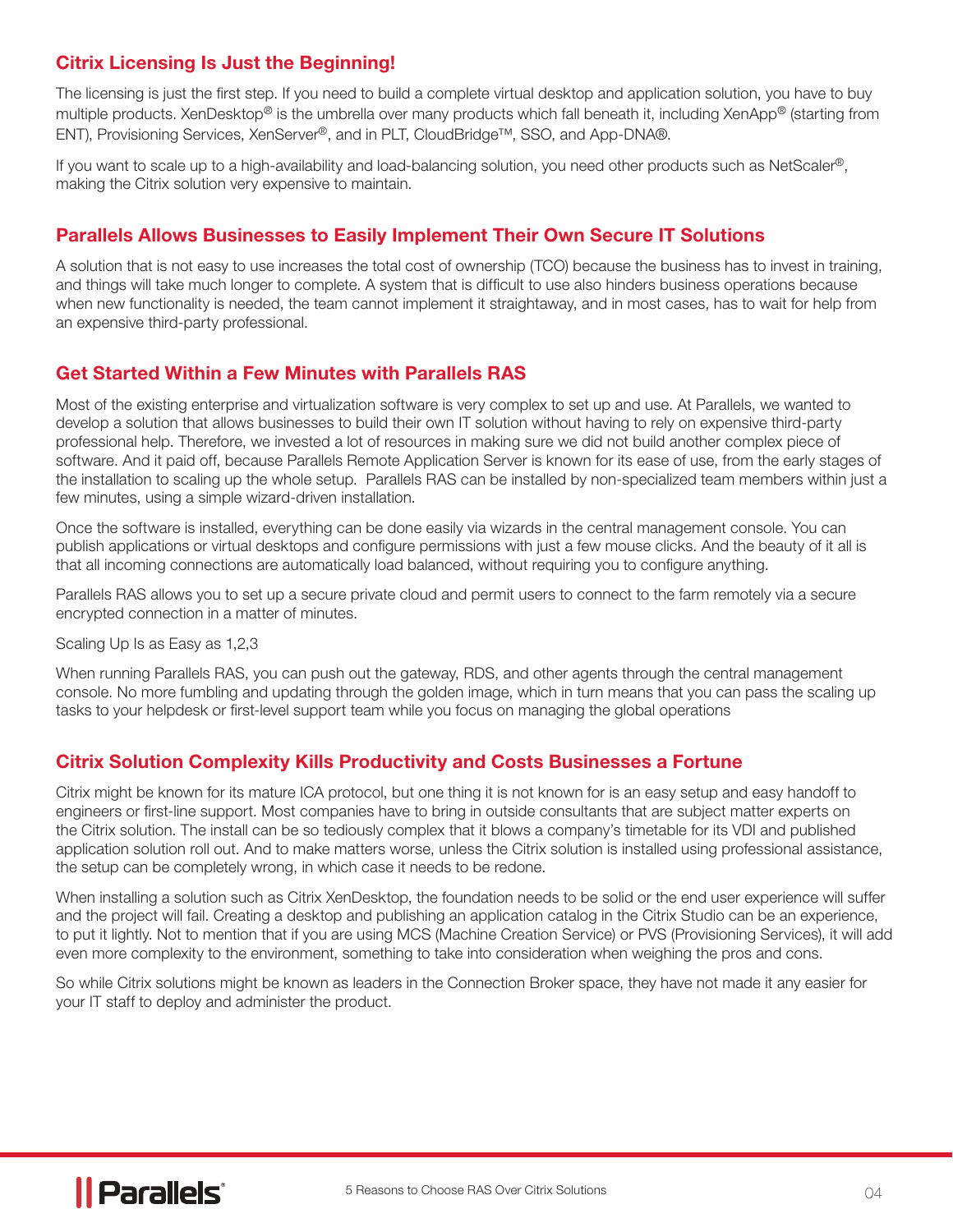#### Parallels Helps Businesses Scale Up and Meet Demands Without Breaking Their Bank Accounts or Requiring Outside Help

In today's cloud environment, virtualization, hybrid datacenters, and scalability are considerations for many companies. Businesses have to make sure they have enough resources to cater for the high season. Additionally, the IT department has to efficiently absorb new employees and get them up and running within just a few minutes, using the fewest possible resources.

#### Scaling Up? Parallels RAS Will Do the Dirty Work for You

Thanks to the ability to install any type of server agent right from the management console, and to the simplicity of a Parallels farm and its components, you can easily add servers and desktops to your resource pool when there is a demand for more resources or when your business recruits new employees.

Scaling up a Parallels Remote Application Server setup is also easy because when you add new servers or gateways for users to connect to, you do not have to manually add them to some sort of pool or manually reconfigure components such as the load balancer. Parallels Remote Application Server does all the dirty work for you automatically, and your IT department does not need to pay for expensive specialized help from third parties. Need a new RDS server for more resources? Login to the management console, install the agent on the server remotely via a wizard, and the load balancer in Parallels RAS will automatically start assigning new connections to it.

#### You Do Not Have to Pay for Additional Components

When you purchase a Parallels Remote Application Server license, you are paying for every component you might need. You can build a high-availability IT infrastructure with load balancers, SSL offloaders, and multiple sites in different physical locations without having to pay for additional software licenses. Parallels Remote Application Server is a one-stop solution.

#### Parallels RAS Supports Major Cloud Service Providers

You cannot talk about scalability without mentioning cloud service providers. Many businesses are migrating their IT solutions to the cloud in order to reduce their hardware and maintenance costs. The good news is that Parallels has made it easy for you, again. Parallels RAS has out-of-the-box support and can be set up on leading cloud solutions such as Nutanix and Azure®, Microsoft's cloud service offering.

#### Scaling Up a Citrix Solution Is Complex and Requires Additional Licenses, Financial Resources, and Technical Expertise

Citrix has not really built anything into their solutions that allows for quick deployment of servers, desktops, and applications. They do have PVS and MCS that can push out master image templates, but they are very difficult and time-consuming to set up. In most cases, you need the right technical expertise to set these up, not to mention that there are a lot of different network prerequisites that need to be met in order for these options to work.

But it is not just the ease of use that hinders users scaling up with Citrix, it is also the additional licensing costs and the complex software architecture. Unlike Parallels RAS, unless the Citrix infrastructure's growth is properly planned, there are many things that can go wrong, and when things go wrong, employees and end users are usually the ones most affected.

#### Businesses Can Build More Advanced VDI Solutions with Less Money Using Parallels RAS

This might sound contradictory; how can you build a more advanced and flexible Virtual Desktop Infrastructure (VDI) solution with less money? It is possible because when it comes to VDI solutions, Parallels RAS can interop with hypervisor solutions from leading vendors including Microsoft®, VMware®, and Oracle, as well as Citrix.

With Parallels RAS, you are not restricted to using a specific hypervisor or proprietary technology, like when using a Citrix solution. The availability of different solutions means you can build your VDI solution with different hypervisors and use the features that apply to you most from every server, yet you are not restricted to using a specific brand, thus keeping the costs down.